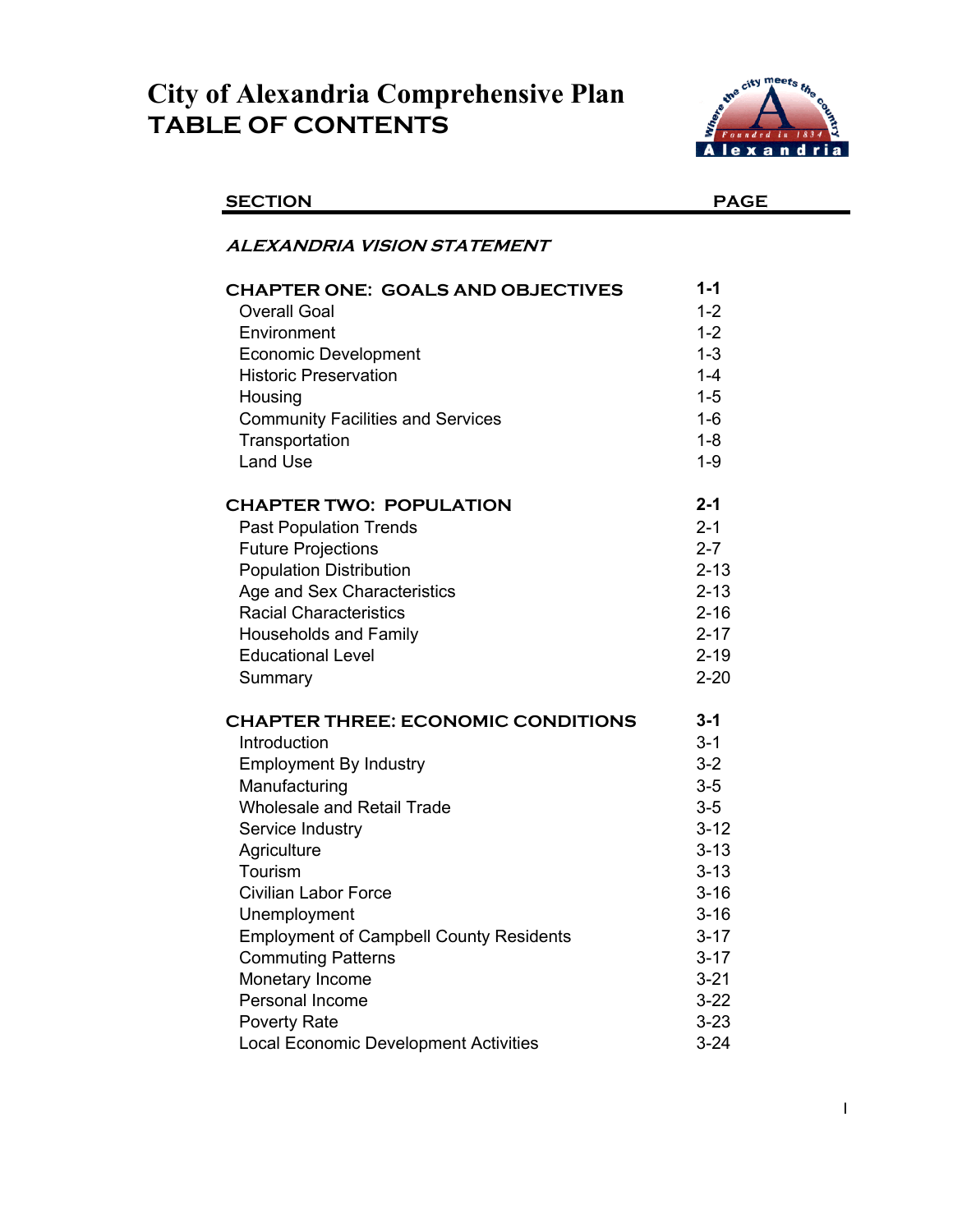## **TABLE OF CONTENTS CONTINUED City of Alexandria Comprehensive Plan**



| $4 - 1$<br><b>CHAPTER FOUR: ENVIRONMENT</b><br>$4 - 1$<br>Location<br>Climate<br>$4 - 1$<br>$4 - 2$<br><b>Air Quality</b><br>$4 - 3$<br><b>Noise</b><br>$4 - 4$<br>Physiography & Geology<br>$4 - 5$<br>Soils<br><b>Hydric Soils</b><br>$4 - 9$<br><b>Prime Farmland Soils</b><br>$4 - 10$<br>$4 - 12$<br><b>Steep Slopes</b><br>$4 - 13$<br>Floodplains<br><b>Endangered Species</b><br>$4 - 15$<br><b>CHAPTER FIVE: HOUSING &amp; HISTORIC</b><br>$5 - 1$<br>Introduction<br>$5 - 1$<br>$5-2$<br><b>Housing Tenure</b><br>$5-5$<br><b>Housing Characteristics</b><br><b>Housing Conditions</b><br>$5-6$<br><b>Current Housing Trends</b><br>$5-9$<br><b>Publicly Assisted Housing</b><br>$5 - 10$ |
|-----------------------------------------------------------------------------------------------------------------------------------------------------------------------------------------------------------------------------------------------------------------------------------------------------------------------------------------------------------------------------------------------------------------------------------------------------------------------------------------------------------------------------------------------------------------------------------------------------------------------------------------------------------------------------------------------------|
|                                                                                                                                                                                                                                                                                                                                                                                                                                                                                                                                                                                                                                                                                                     |
|                                                                                                                                                                                                                                                                                                                                                                                                                                                                                                                                                                                                                                                                                                     |
|                                                                                                                                                                                                                                                                                                                                                                                                                                                                                                                                                                                                                                                                                                     |
|                                                                                                                                                                                                                                                                                                                                                                                                                                                                                                                                                                                                                                                                                                     |
|                                                                                                                                                                                                                                                                                                                                                                                                                                                                                                                                                                                                                                                                                                     |
|                                                                                                                                                                                                                                                                                                                                                                                                                                                                                                                                                                                                                                                                                                     |
|                                                                                                                                                                                                                                                                                                                                                                                                                                                                                                                                                                                                                                                                                                     |
|                                                                                                                                                                                                                                                                                                                                                                                                                                                                                                                                                                                                                                                                                                     |
|                                                                                                                                                                                                                                                                                                                                                                                                                                                                                                                                                                                                                                                                                                     |
|                                                                                                                                                                                                                                                                                                                                                                                                                                                                                                                                                                                                                                                                                                     |
|                                                                                                                                                                                                                                                                                                                                                                                                                                                                                                                                                                                                                                                                                                     |
|                                                                                                                                                                                                                                                                                                                                                                                                                                                                                                                                                                                                                                                                                                     |
|                                                                                                                                                                                                                                                                                                                                                                                                                                                                                                                                                                                                                                                                                                     |
|                                                                                                                                                                                                                                                                                                                                                                                                                                                                                                                                                                                                                                                                                                     |
|                                                                                                                                                                                                                                                                                                                                                                                                                                                                                                                                                                                                                                                                                                     |
|                                                                                                                                                                                                                                                                                                                                                                                                                                                                                                                                                                                                                                                                                                     |
|                                                                                                                                                                                                                                                                                                                                                                                                                                                                                                                                                                                                                                                                                                     |
|                                                                                                                                                                                                                                                                                                                                                                                                                                                                                                                                                                                                                                                                                                     |
|                                                                                                                                                                                                                                                                                                                                                                                                                                                                                                                                                                                                                                                                                                     |
|                                                                                                                                                                                                                                                                                                                                                                                                                                                                                                                                                                                                                                                                                                     |
| <b>Future Housing Needs</b><br>$5 - 14$                                                                                                                                                                                                                                                                                                                                                                                                                                                                                                                                                                                                                                                             |
| <b>Historic Resources</b><br>$5 - 16$                                                                                                                                                                                                                                                                                                                                                                                                                                                                                                                                                                                                                                                               |
| <b>Historic Preservation</b><br>$5 - 17$                                                                                                                                                                                                                                                                                                                                                                                                                                                                                                                                                                                                                                                            |
| $6-1$<br><b>CHAPTER SIX: COMMUNITY FACILITIES</b>                                                                                                                                                                                                                                                                                                                                                                                                                                                                                                                                                                                                                                                   |
| Introduction<br>$6 - 1$                                                                                                                                                                                                                                                                                                                                                                                                                                                                                                                                                                                                                                                                             |
| Education<br>$6 - 1$                                                                                                                                                                                                                                                                                                                                                                                                                                                                                                                                                                                                                                                                                |
| $6 - 8$<br><b>Public Library Service in Campbell County</b>                                                                                                                                                                                                                                                                                                                                                                                                                                                                                                                                                                                                                                         |
| Recreation<br>$6 - 15$                                                                                                                                                                                                                                                                                                                                                                                                                                                                                                                                                                                                                                                                              |
| Law Enforcement<br>$6 - 25$                                                                                                                                                                                                                                                                                                                                                                                                                                                                                                                                                                                                                                                                         |
| <b>Fire Protection</b><br>$6 - 30$                                                                                                                                                                                                                                                                                                                                                                                                                                                                                                                                                                                                                                                                  |
| <b>Office of Emergency Management</b><br>$6 - 32$                                                                                                                                                                                                                                                                                                                                                                                                                                                                                                                                                                                                                                                   |
| <b>Water Services</b><br>$6 - 34$                                                                                                                                                                                                                                                                                                                                                                                                                                                                                                                                                                                                                                                                   |
| <b>Sewer Services</b><br>$6 - 40$                                                                                                                                                                                                                                                                                                                                                                                                                                                                                                                                                                                                                                                                   |
| $6 - 44$<br><b>Storm Water Systems</b>                                                                                                                                                                                                                                                                                                                                                                                                                                                                                                                                                                                                                                                              |
| $6 - 48$<br>Solid Waste Management                                                                                                                                                                                                                                                                                                                                                                                                                                                                                                                                                                                                                                                                  |